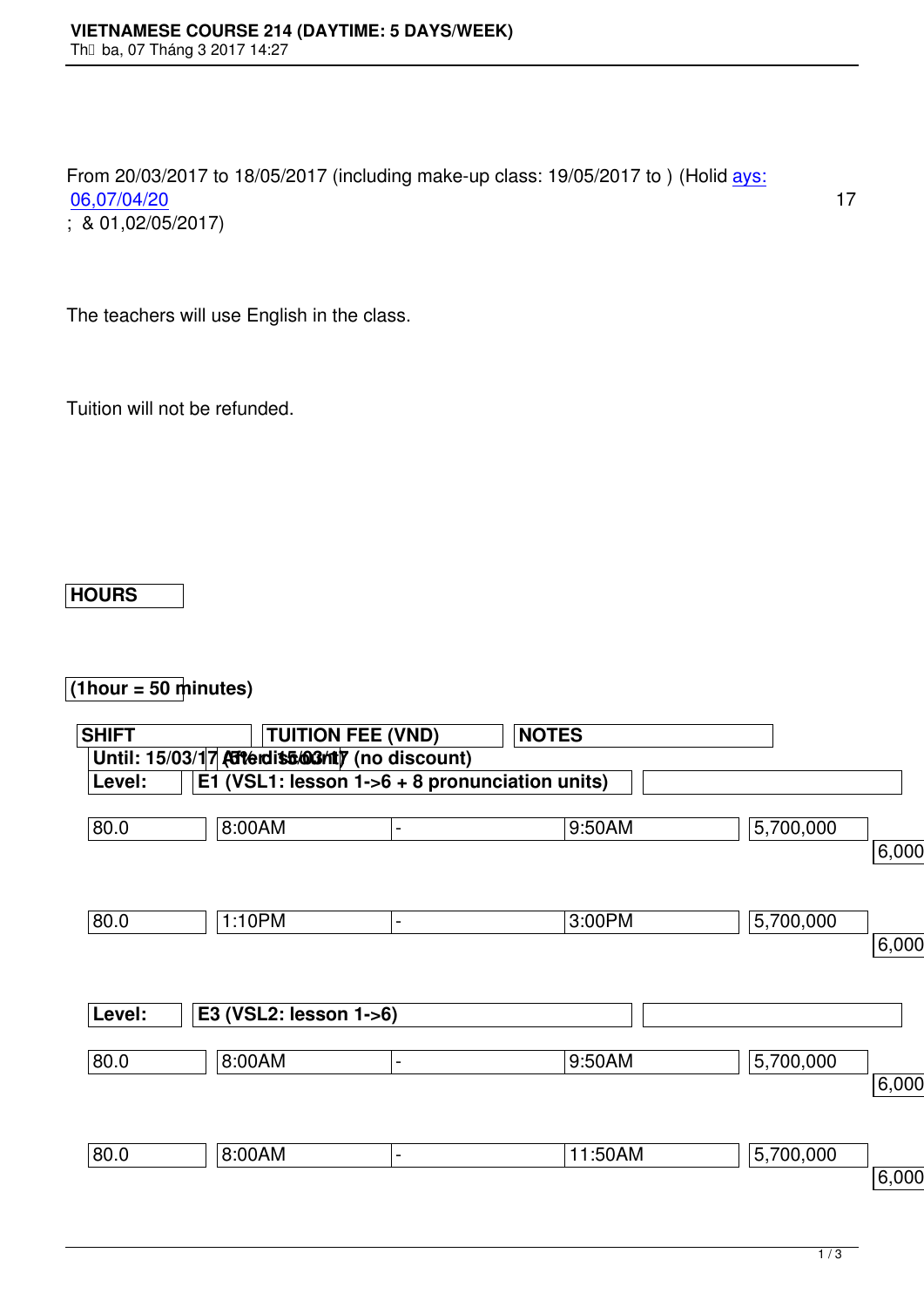|        | E4 (VSL 2: lesson 7 ->12)          |         |                    |
|--------|------------------------------------|---------|--------------------|
| 80.0   | 8:00AM<br>$\blacksquare$           | 9:50AM  | 5,700,000<br>6,000 |
|        |                                    |         |                    |
| 80.0   | 1:10PM<br>$\blacksquare$           | 5:00PM  | 5,700,000<br>6,000 |
| Level: | I1 (VSL3: lesson 1->5)             |         |                    |
|        |                                    |         |                    |
| 80.0   | 10:00AM<br>$\blacksquare$          | 11:50AM | 6,460,000          |
|        |                                    |         | 6,800              |
| 80.0   | 1:10PM<br>$\blacksquare$           | 5:00PM  | 6,460,000          |
|        |                                    |         | 6,800              |
| Level: | I2 (VSL3: lesson 6->10)            |         |                    |
| 80.0   | 10:00AM<br>$\blacksquare$          | 11:50AM | 6,460,000          |
|        |                                    |         | 6,800              |
| 80.0   | 8:00AM<br>$\overline{\phantom{a}}$ | 11:50AM | 6,460,000          |
|        |                                    |         | 6,800              |
| Level: | I3 (VSL4: lesson 1->5)             |         |                    |
| 80.0   | 1:10PM<br>$\blacksquare$           | 5:00PM  | 6,460,000          |
|        |                                    |         | 6,800              |
| Level: | A1 (VSL5: lesson 1->5)             |         |                    |
| 80.0   | 10:00AM<br>$\blacksquare$          | 11:50AM | 6,840,000          |
|        |                                    |         | 7,200              |
|        |                                    |         |                    |